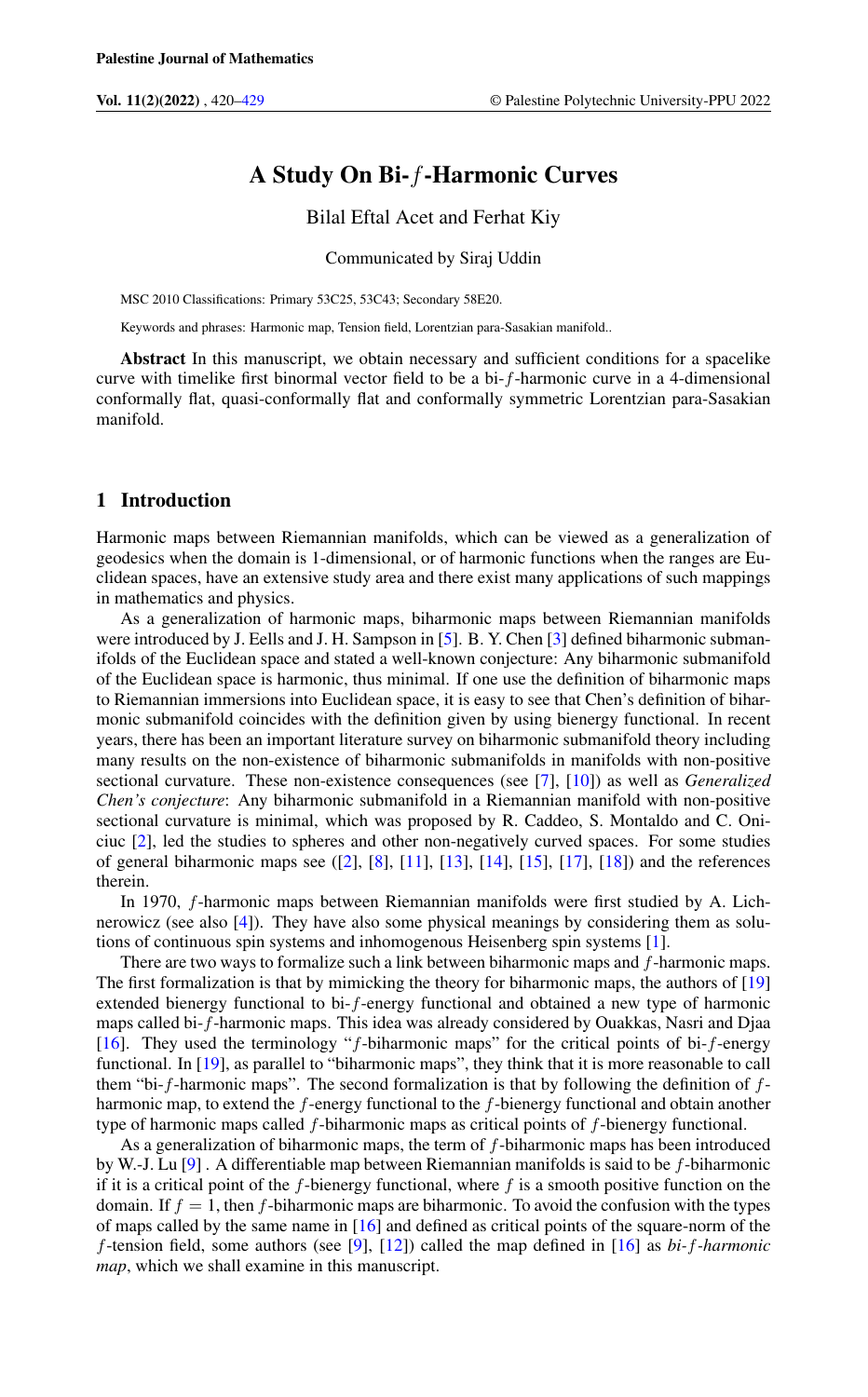In [\[25\]](#page-8-17), the study of Lorentzian almost paracontact manifold was introduced by K. Matsumoto. He also studied the notion of Lorentzian para-Sasakian manifold. In [\[21\]](#page-8-18), the same notion was defined by authors independently and thereafter many authors ([\[22,](#page-8-19) [27,](#page-8-20) [31\]](#page-8-21)) initiated Lorentzian para-Sasakian manifolds.

In this article, we study bi-f-harmonic spacelike curve parametrized by arclength with timelike first binormal  $B_1$  on 4-dimensional conformally flat, quasi-conformally flat and conformally symmetric Lorentzian para-Sasakian manifold M.

# 2 Preliminaries

## 2.1 Harmonic maps

*Harmonic maps*  $\phi : (\tilde{M}, g) \to (\tilde{N}, h)$  between two Riemannian manifolds are critical points of the energy functional:

$$
E(\phi) = \frac{1}{2} \int_{\Omega} |d\phi|^2 \vartheta_g,
$$
\n(2.1)

where  $\Omega \subset \phi$  is a compact domain. The corresponding Euler-Lagrange equation is [\[5\]](#page-8-0):

$$
\tau(\phi) \equiv trace \nabla d\phi = 0,\tag{2.2}
$$

where  $\nabla$  is the connection induced from the Levi-Civita connection  $\nabla^{\tilde{M}}$  of  $\tilde{M}$  and the pull-back connection  $\nabla^{\phi}$ .  $\tau(\phi)$  is called the *tension field* of the map  $\phi$ .

## 2.2 Biharmonic maps

*Biharmonic maps*  $\phi : (\tilde{M}, g) \to (\tilde{N}, h)$  between two Riemannian manifolds are critical points of the bienergy functional:

$$
E_2(\phi) = \frac{1}{2} \int_{\Omega} |\tau(\phi)|^2 \vartheta_g,
$$
\n(2.3)

where  $\Omega \subset \tilde{M}$  is a compact domain. The corresponding Euler-Lagrange equation is [\[6\]](#page-8-22):

$$
\tau_2(\phi) \equiv trace \left( \nabla^{\phi} \nabla^{\phi} \tau(\phi) - \nabla^{\phi} \nabla^{\mu} \tau(\phi) + R^{\tilde{N}}(\tau(\phi), d\phi) d\phi \right) = 0, \tag{2.4}
$$

where  $\tau(\phi)$  is the tension field of  $\phi$  and  $R^{\tilde{N}}(X,Y) := [\nabla_X, \nabla_Y] - \nabla_{[X,Y]}$  is the curvature operator on  $\tilde{N}$ .  $\tau_2(\phi)$  is called the *bitension field* of the map  $\varphi$ .

From the expression of the bitension field  $\tau_2$ , it is clear that a harmonic map is automatically a biharmonic map. So non-harmonic biharmonic maps, which are called proper biharmonic maps, are more interesting to be studied.

## 2.3 f-harmonic maps

*f*-harmonic maps  $\phi : (\tilde{M}, g) \to (\tilde{N}, h)$  between two Riemannian manifolds are critical points of the f-energy functional:

<span id="page-1-0"></span>
$$
E_f(\phi) = \frac{1}{2} \int_{\Omega} f \, |d\phi|^2 \vartheta_g,\tag{2.5}
$$

where  $\Omega \subset \tilde{M}$  is a compact domain. The corresponding Euler-Lagrange equation is [\[16\]](#page-8-14):

$$
\tau_f(\phi) \equiv f \,\tau(\phi) + \phi(gradf) = 0,\tag{2.6}
$$

where  $\tau(\phi)$  is the tension field of  $\phi$ .  $\tau_f(\phi)$  is called the *f-tension field* of the map  $\phi$ .

If f is a constant function, then it is obvious that f-harmonic maps are harmonic. So  $f$ harmonic maps, where  $f$  is a non-constant function, which are called proper  $f$ -harmonic maps, are more interesting to be studied.

There are two ways to formalize a link between biharmonic maps and f-harmonic maps. Both of them motivate the following definitions.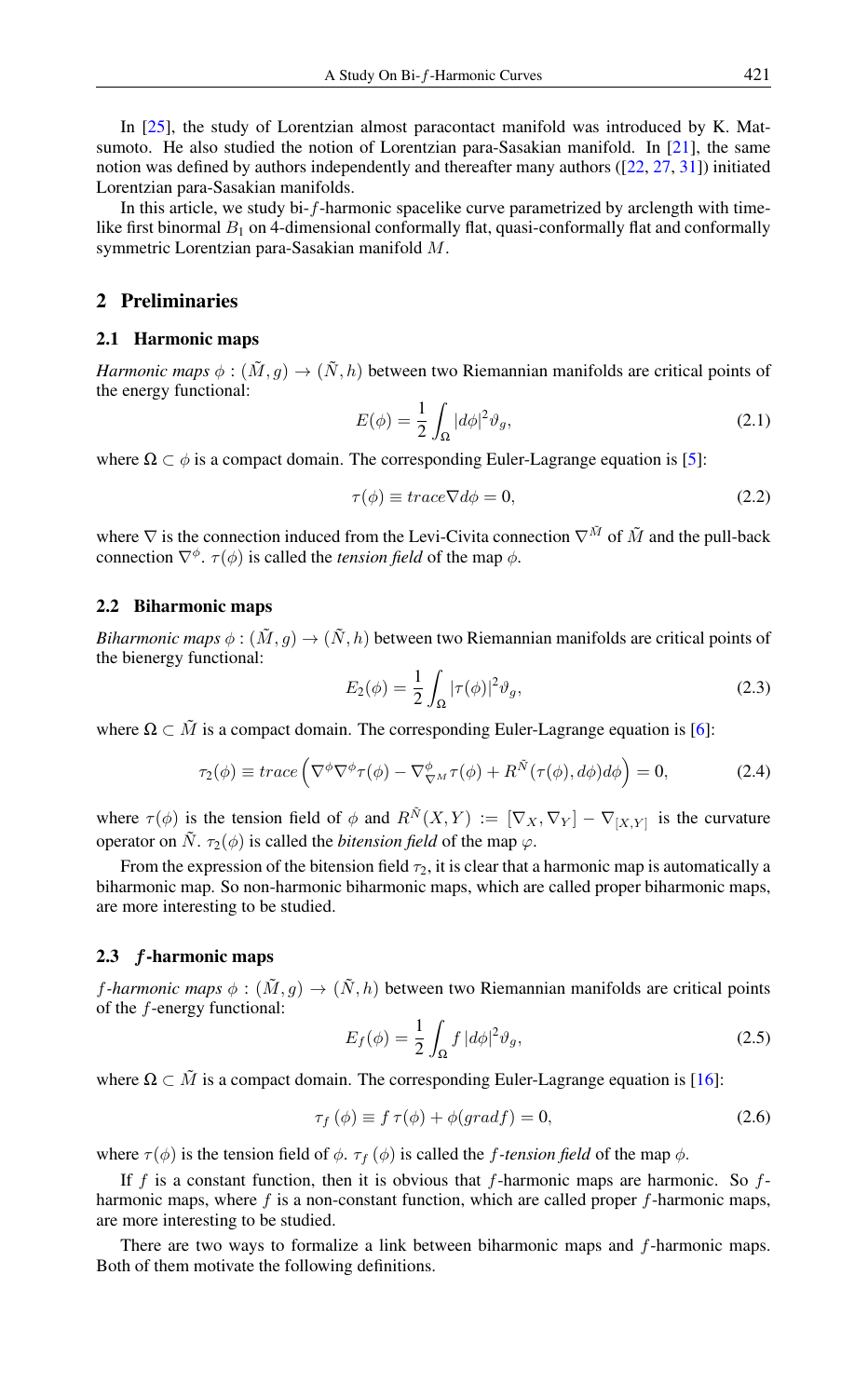## 2.4 f-biharmonic maps

*f*-biharmonic maps  $\phi : (\tilde{M}, g) \to (\tilde{N}, h)$  between two Riemannian manifolds are critical points of the f-bienergy functional:

$$
E_{2,f}(\phi) = \frac{1}{2} \int_{\Omega} f |\tau(\phi)|^2 \vartheta_g, \qquad (2.7)
$$

where  $\Omega \subset \tilde{M}$  is a compact domain. The corresponding Euler-Lagrange equation is [\[9\]](#page-8-15):

$$
\tau_{2,f}(\phi) \equiv f \,\tau_2(\phi) + (\Delta f)\tau(\phi) + 2\nabla_{gradf}^{\phi} \,\tau(\phi) = 0,\tag{2.8}
$$

where  $\tau(\phi)$  and  $\tau_2(\phi)$  are the tension and bitension fields of  $\phi$ , respectively.  $\tau_{2,f}(\phi)$  is called the *f*-bitension field of the map  $\phi$ .

#### 2.5 Bi-f-harmonic maps

*Bi-f-harmonic maps*  $\phi : (\tilde{M}, g) \to (\tilde{N}, h)$  between two Riemannian manifolds are critical points of the bi-f-energy functional:

$$
E_{f,2}\left(\phi\right) = \frac{1}{2} \int_{\Omega} |\tau_f\left(\phi\right)|^2 \vartheta_g,\tag{2.9}
$$

where  $\Omega \subset \tilde{M}$  is a compact domain. The corresponding Euler-Lagrange equation is [\[16\]](#page-8-14):

$$
\tau_{f,2}\left(\phi\right) \equiv -trace\left(\nabla^{\phi}f\left(\nabla^{\phi}\tau_{f}\left(\phi\right)\right)\right) - f\nabla^{\phi}_{\nabla^{M}}\tau_{f}\left(\phi\right) + f R^{N}\left(\tau_{f}\left(\phi\right),d\phi\right)d\phi\right) = 0, (2.10)
$$

where  $\tau_f(\phi)$  is the f-tension field of  $\phi$ .  $\tau_{f,2}(\phi)$  is called the *bi-f-tension field* of the map  $\phi$ .

The following inclusions illustrate the relations among these different types of harmonic maps:

Harmonic maps ⊂ biharmonic maps  $\subset f$ -biharmonic maps,

Harmonic maps  $\subset f$ -harmonic maps  $\subset$  bi- $f$ -harmonic maps.

## 2.6 Lorentzian almost paracontact manifolds

Let  $\tilde{M}$  be an *n*-dimensional differentiable manifold with a Lorentzian metric g, i.e., g is a smooth symmetric tensor field of type  $(0, 2)$  such that at every point  $p \in M$ , the tensor

$$
g_p: T_p\tilde{M} \times T_p\tilde{M} \to R,
$$

is a non-degenerate inner product of signature  $(-, +, +, ..., +)$ , where  $T_p\tilde{M}$  is the tangent space of  $\tilde{M}$  at the point p. Then  $(\tilde{M}, g)$  is called a *Lorentzian manifold*.

A non-zero vector  $X_p \in T_p\tilde{M}$  can be spacelike, null or timelike, if it satisfies

$$
g_p(X_p, X_p) > 0, \ \ g_p(X_p, X_p) = 0 \ \text{ or } g_p(X_p, X_p) < 0,
$$

respectively.

Let  $\tilde{M}$  be an *n*-dimensional differentiable manifold equipped with a structure ( $\varphi, \xi, \eta$ ), where  $\varphi$  is a (1, 1)-tensor field,  $\xi$  is a vector field,  $\eta$  is a 1-form on  $\tilde{M}$  such that [\[25\]](#page-8-17);

$$
\varphi^2 X = X + \eta(X)\xi,\tag{2.11}
$$

<span id="page-2-0"></span>
$$
\eta(\xi) = -1.\tag{2.12}
$$

<span id="page-2-1"></span>From above equations, we get

$$
\eta \circ \varphi = 0, \quad \varphi \xi = 0, \quad rank(\varphi) = n - 1.
$$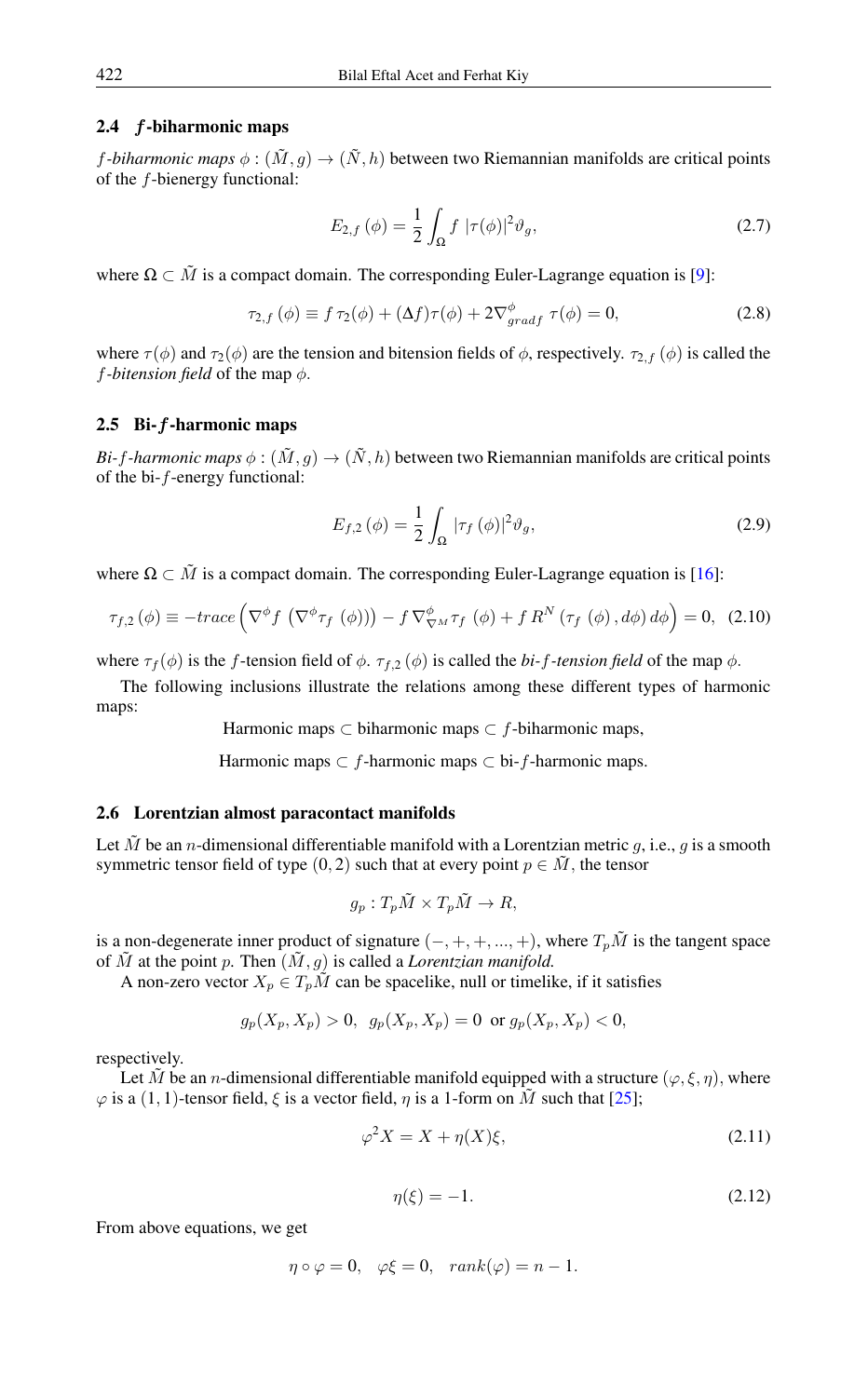Then  $\tilde{M}$  admits a Lorentzian metric  $q$ , such that

$$
g(\varphi X, \varphi Y) = g(X, Y) + \eta(X)\eta(Y),
$$

and  $\tilde{M}$  is said to admit a Lorentzian almost paracontact structure ( $\varphi, \xi, \eta, g$ ). Then we get

$$
g(X,\xi) = \eta(X).
$$

The manifold  $\tilde{M}$  endowed with a Lorentzian almost paracontact structure  $(\varphi, \xi, \eta, g)$  is called a Lorentzian almost paracontact manifold [\[25,](#page-8-17) [26\]](#page-8-23).

Moreover, in [\(2.11\)](#page-2-0) and [\(2.12\)](#page-2-1) if we replace  $\xi$  by  $-\xi$ , we obtain an almost paracontact structure on  $\tilde{M}$  defined by I. Sato [\[23\]](#page-8-24).

A Lorentzian almost paracontact manifold  $\tilde{M}$  equipped with the structure  $(\varphi, \xi, \eta, g)$  is called a Lorentzian para-Sasakian manifold (for short, *LP*-Sasakian manifold) [\[25\]](#page-8-17) if

$$
(\nabla_X \varphi)Y = g(X, Y)\xi + \eta(Y)X + 2\eta(X)\eta(Y)\xi.
$$
\n(2.13)

The conformal curvature tensor  $C$  is given by

$$
C(X,Y)U = R(X,Y)U
$$
  

$$
- \frac{1}{n-2} \left\{ \begin{array}{c} S(Y,U)X - S(X,U)Y \\ +g(Y,U)QX - g(X,U)QY \end{array} \right\}
$$
  

$$
+ \frac{r}{(n-1)(n-2)} \left\{ g(Y,U)X - g(X,U)Y \right\},
$$

where  $S(X, Y) = g(QX, Y)$ . The Lorentzian para-Sasakian manifold is called conformally flat if conformal curvature tensor vanishes i.e.,  $C = 0$ .

The quasi-conformal curvature tensor  $\hat{C}$  is defined by

$$
\hat{C}(X,Y)U = aR(X,Y)U
$$
  
\n
$$
-b \begin{cases}\nS(Y,U)X - S(X,U)Y \\
+g(Y,U)QX - g(X,U)QY\n\end{cases}
$$
  
\n
$$
-\frac{r}{n}\left(\frac{a}{(n-1)} + 2b\right)\left\{g(Y,U)X - g(X,U)Y\right\},
$$

where a, b constants such that  $ab \neq 0$ . Similarly the Lorentzian para-Sasakian manifold is called quasi-conformally flat if  $\hat{C} = 0$ .

We know that a conformally flat and quasi-conformally flat Lorentzian para-Sasakian manifold  $\tilde{M}^n$  ( $n > 3$ ) is of constant curvature (equal +1) and also a Lorentzian para-Sasakian manifold is locally isometric to a Lorentzian unit sphere if the relation  $R(X, Y) \cdot C = 0$  satisfies on M [\[28\]](#page-8-25). For a conformally symmetric Riemannian manifold [\[29\]](#page-8-26), we get  $\nabla C = 0$ . Thus for a conformally symmetric space the relation  $R(X, Y) \cdot C = 0$  satisfies. Hence a conformally symmetric Lorentzian para-Sasakian manifold is locally isometric to a Lorentzian unit sphere [\[28\]](#page-8-25).

After these explanations, for a conformally flat, quasi-conformally flat and conformally symmetric Lorentzian para-Sasakian manifold, we get [\[28\]](#page-8-25)

<span id="page-3-0"></span>
$$
R(X,Y)U = g(Y,U)X - g(X,U)Y,
$$
\n(2.14)

for any  $X, Y, U \in T\tilde{M}$ .

Let M be a 4-dimensional LP-Sasakian manifold. Denote by  $\{T, N, B_1, B_2\}$  the moving Frenet frame along the curve  $\gamma$  in M. Then T, N,  $B_1$ ,  $B_2$  are respectively, the tangent, the principal normal, the first binormal and the second binormal vector fields.

Let  $\gamma(s)$  be a curve in a 4-dimensional *LP*-Sasakian manifold parametrized by arclength function s. Then for the curve  $\gamma$  the following Frenet equations are given in [\[24\]](#page-8-27):

 $\gamma$  is a spacelike curve: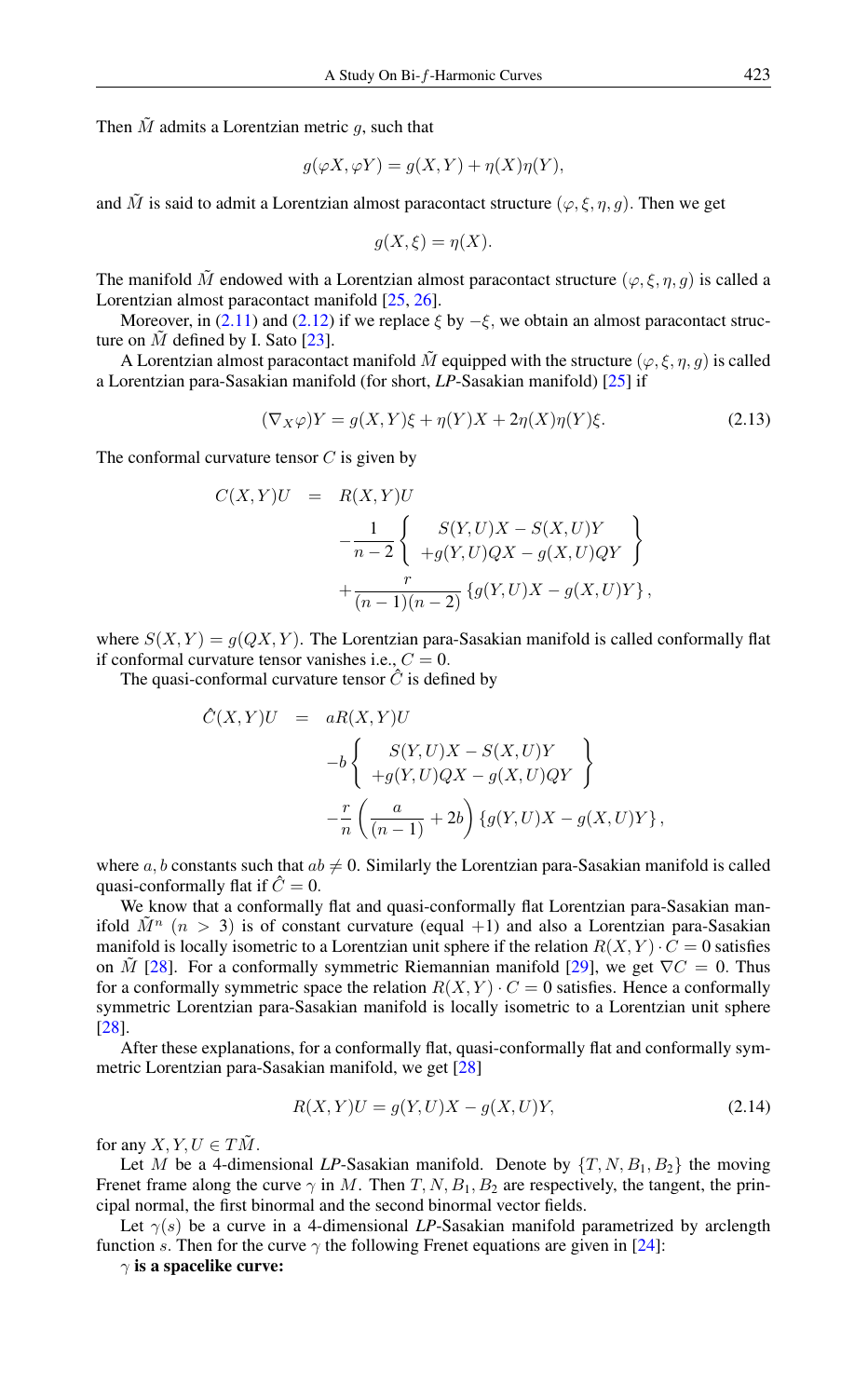Then T is a spacelike vector, so depending on the casual character of the principal normal vector N and the first binormal vector  $B_1$ , we have different Frenet formulas. In this paper we only assume spacelike curves with  $N$  and  $B_2$  are spacelike. In this case we have

<span id="page-4-1"></span>
$$
\begin{bmatrix}\n\nabla_T T \\
\nabla_T N \\
\nabla_T B_1 \\
\nabla_T B_2\n\end{bmatrix} = \begin{bmatrix}\n0 & \kappa_1 & 0 & 0 \\
-\kappa_1 & 0 & \kappa_2 & 0 \\
0 & \kappa_2 & 0 & \kappa_3 \\
0 & 0 & \kappa_3 & 0\n\end{bmatrix} \begin{bmatrix}\nT \\
N \\
B_1 \\
B_2\n\end{bmatrix},
$$
\n(2.15)

where  $T$ ,  $N$ ,  $B_1$ ,  $B_2$  are mutually orthogonal vectors satisfying the equations

$$
g(T,T) = g(N,N) = g(B_2, B_2) = 1, \qquad g(B_1, B_1) = -1
$$

and  $\kappa_1, \kappa_2$  and  $\kappa_3$  are the first, the second and the third curvature of the  $\gamma$ .

#### 2.7 Bi-f-harmonic Curve

In this section we derive the bi-f-harmonic equation for curves in Riemannian manifolds. The following proposition for Euler-Lagrange equation of bi-f-harmonic maps originates from [\[16\]](#page-8-14).

**Proposition 2.1.** *Let*  $\phi$  :  $(\tilde{M}, g) \to (\tilde{N}, h)$  *be a smooth map between Riemannian manifolds. Then, in terms of Euler-Lagrange equation,*  $\phi$  *is a bi-f-harmonic map if and only if its bi-ftension field*  $\tau_{f,2}(\phi)$  *vanishes, i.e.* 

<span id="page-4-0"></span>
$$
trace\left(\nabla^{\phi} f\left(\nabla^{\phi} \tau_f\left(\phi\right)\right) - f \nabla^{\phi}_{\nabla \tilde{M}} \tau_f\left(\phi\right) + f R^N\left(\tau_f\left(\phi\right), d\phi\right) d\phi\right) = 0, \tag{2.16}
$$

*where*  $f: I \to (0, \infty)$  *is a smooth map defined on a real interval I and*  $\tau_f$  ( $\phi$ ) *is the* f-tension *field given by [\(2.6\)](#page-1-0) [\[20\]](#page-8-28).*

Clearly, it is observed from  $(2.16)$  that bi-f-harmonic map is a much wider generalization of harmonic map, because it is not only a generalization of f-harmonic map (as  $f \neq 1$  and  $\tau_f(\phi) = 0$ , but also a generalization of biharmonic map (as  $f = 1$ ). Therefore, it would be interesting to know whether there is any non-trivial or proper bi-f-harmonic map which is neither harmonic map nor f-harmonic map with  $f \neq$  constant.

Let  $\gamma : I \to (\tilde{N}, h)$  be a curve in a Riemannian manifold  $(\tilde{N}, h)$ , defined on an open real interval I and parametrized by its arclength, and  $\gamma' =: T$ . We have

$$
\tau(\gamma) = \nabla_T^N T
$$

$$
\tau_f(\gamma) = f \nabla_T^N T + f'T
$$

and in order to obtain the bi-f-tension field of  $\gamma$ , we compute:

$$
trace \left( \nabla^{\gamma} f \left( \nabla^{\gamma} \tau_f \left( \gamma \right) \right) - f \nabla^{\gamma}_{\nabla^{\tilde{M}}} \tau_f \left( \gamma \right) \right) = \nabla^{\gamma}_{\frac{d}{dt}} f \left( \nabla^{\gamma}_{\frac{d}{dt}} \tau_f \left( \gamma \right) \right) - f \nabla^{\gamma}_{\nabla^{\gamma}_{\frac{d}{dt}} \frac{d}{dt}} \tau_f \left( \gamma \right)
$$
\n
$$
= \nabla^N_T f \left( \nabla^N_T (f \nabla^N_T T + f' T) \right)
$$
\n
$$
= \left( f f''' + f' f'' \right) T + \left( 3 f f'' + 2 \left( f' \right)^2 \right) \nabla^N_T T
$$
\n
$$
+ 4 f f' \nabla^N_T \nabla^N_T T + f^2 \nabla^N_T \nabla^N_T \nabla^N_T T \quad (2.17)
$$

and

$$
trace\left(R^{N}\left(\tau_{f}\left(\gamma\right),d\gamma\right)d\gamma\right) = R^{N}\left(\tau_{f}\left(\gamma\right),d\gamma\left(\frac{d}{dt}\right)\right)d\gamma\left(\frac{d}{dt}\right)
$$

$$
= fR^{N}\left(\nabla_{T}^{N}T,T\right)T.
$$
 (2.18)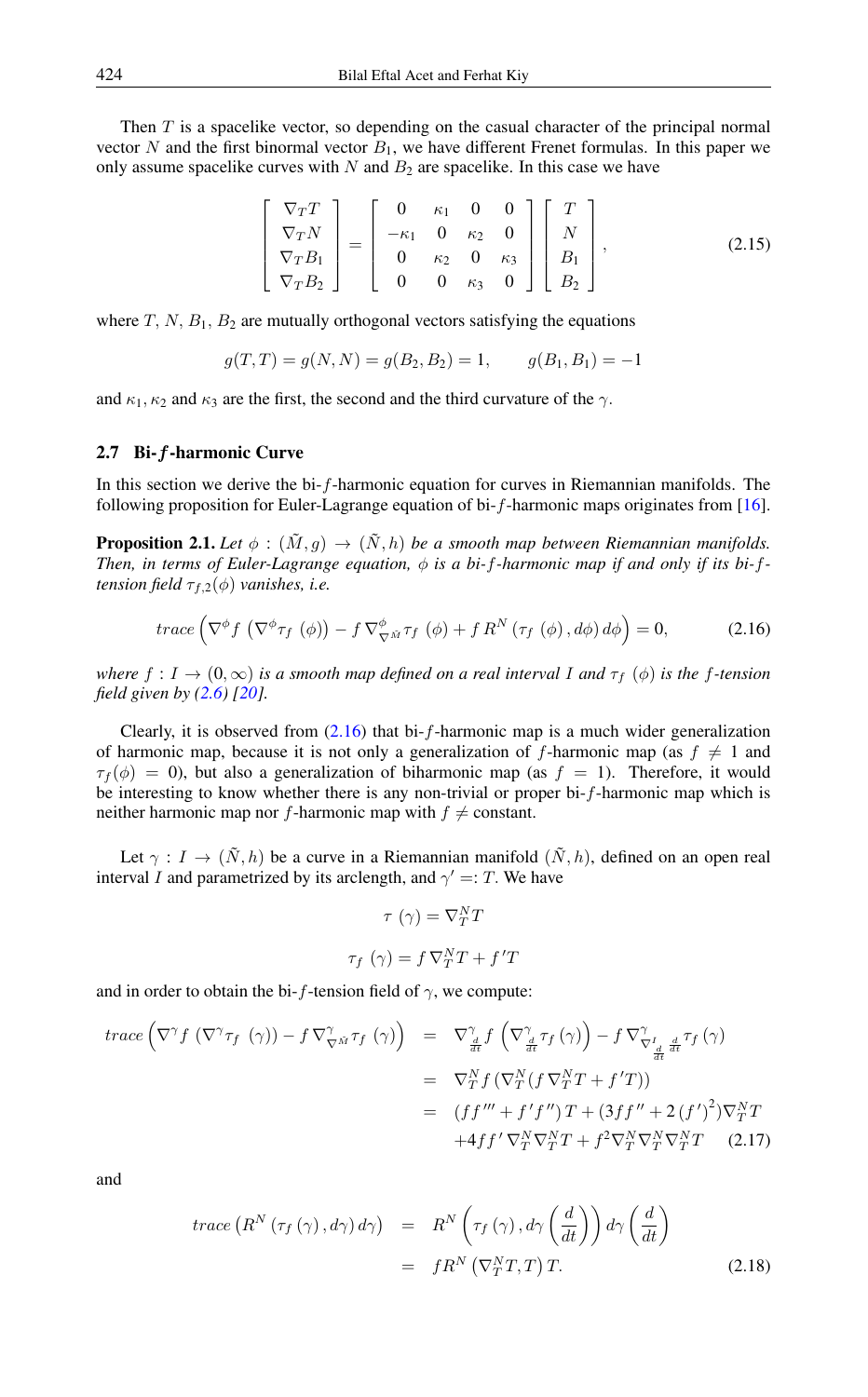# 3 Bi-f-harmonic Curves

In this section, some charecterizations for a spacelike proper bi-f-harmonic curves in a 4 dimensional conformally flat, quasi-conformally flat and conformally symmetric Lorentzian para-Sasakian manifold are given. Firstly, we give the following:

**Definition 3.1.** An arbitrary curve  $\gamma : I \to \tilde{M}$ ,  $\gamma = \gamma(s)$ , on a Lorentzian para-Sasakian manifold is called spacelike, timelike or lightlike (null), if all velocity vectors  $\gamma'(s)$  are spacelike, timelike or lightlike (null), respectively.

Let  $\gamma$  be a spacelike curve parametrized by arclength in a 4-dimensional conformally flat, quasi-conformally flat and conformally symmetric Lorentzian para-Sasakian manifold  $\tilde{M}$ . Using the Frenet formulas given in  $(2.15)$  and equation  $(2.14)$ , we get

<span id="page-5-0"></span>
$$
\nabla_T T = \kappa_1 N,
$$
\n
$$
\nabla_T \nabla_T T = -\kappa_1^2 T + \kappa_1' N + \kappa_1 \kappa_2 B_1,
$$
\n
$$
\nabla_T \nabla_T T = -3\kappa_1 \kappa_1' T
$$
\n
$$
+(\kappa_1'' - \kappa_1^3 + \kappa_1 \kappa_2^2) N
$$
\n
$$
+(2\kappa_1' \kappa_2 + \kappa_1 \kappa_2') B_1
$$
\n
$$
+(\kappa_1 \kappa_2 \kappa_3) B_2,
$$
\n
$$
R(T, \nabla_T T) T = -\kappa_1 N,
$$
\n(3.1)

where  $\kappa_1$ ,  $\kappa_2$  and  $\kappa_3$  are the first, the second and the third curvature of the  $\gamma$ , respectively.

**Proposition 3.2.** Let  $\gamma : I \to (\tilde{M}, h)$  be a curve in a 4-dimensional conformally flat, quasi*conformally flat and conformally symmetric Lorentzian para-Sasakian manifold* M˜ *, parametrized by its arclength, and*  $\gamma' = T$ . *Then*  $\gamma$  *is a bi-f-harmonic curve if and only if* 

<span id="page-5-1"></span>
$$
0 = (ff''' + f'f'')T +(3ff'' + 2(f')^2)\nabla_T^N T +4ff'\nabla_T^2 T + f^2\nabla_T^3 T +f^2 R^N (\nabla_T^N T, T) T,
$$
\n(3.2)

where  $f: I \to (0, \infty)$  is a smooth map,  $\nabla_T^2 T =: \nabla_T^N \nabla_T^N T$  and  $\nabla_T^3 T =: \nabla_T^N \nabla_T^N \nabla_T^N T$ .

In this case, using  $(3.1)$  in  $(3.2)$ , we have following theorem.

**Theorem 3.3.** Let  $\gamma: I \to \tilde{M}$  be a spacelike curve parametrized by arclength with timelike first *binormal* B<sup>1</sup> *and* M *be a* 4*-dimensional conformally flat, quasi-conformally flat and conformally symmetric Lorentzian para-Sasakian manifold. Suppose that* {T, N, B1, B2} *be an orthonormal Frenet frame field along* γ*. Then* γ *is a bi-*f*-harmonic curve if and only if*

$$
0 = \begin{pmatrix} -3k_1k'_1f^2 - 4k_1^2f f' \\ + f f''' + f' f'' \end{pmatrix} T + \begin{pmatrix} 3k_1ff'' + 2k_1(f')^2 + 4k'_1ff' \\ +k''_1f^2 - k_1^3f^2 + k_1k_2^2f^2 + f^2k_1 \end{pmatrix} N + \begin{pmatrix} 2k'_1k_2f + k_1k'_2f \\ +4k_1k_2f' \end{pmatrix} f \begin{pmatrix} B_1 \\ B_1 \end{pmatrix} + (k_1k_2k_3f^2) B_2,
$$
 (3.3)

*which yields*

<span id="page-5-2"></span>
$$
\begin{cases}\n-3k_1k'_1f^2 - 4k_1^2f f' + f f''' + f' f'' = 0, \\
-k_1^3f^2 + k_1k_2^2f^2 + k''_1f^2 + 4k'_1ff' \\
+3k_1ff'' + 2k_1(f')^2 + k_1f^2 = 0, \\
2k'_1k_2f + k_1k'_2f + 4k_1k_2f' = 0, \\
k_1k_2k_3 = 0.\n\end{cases}
$$
\n(3.4)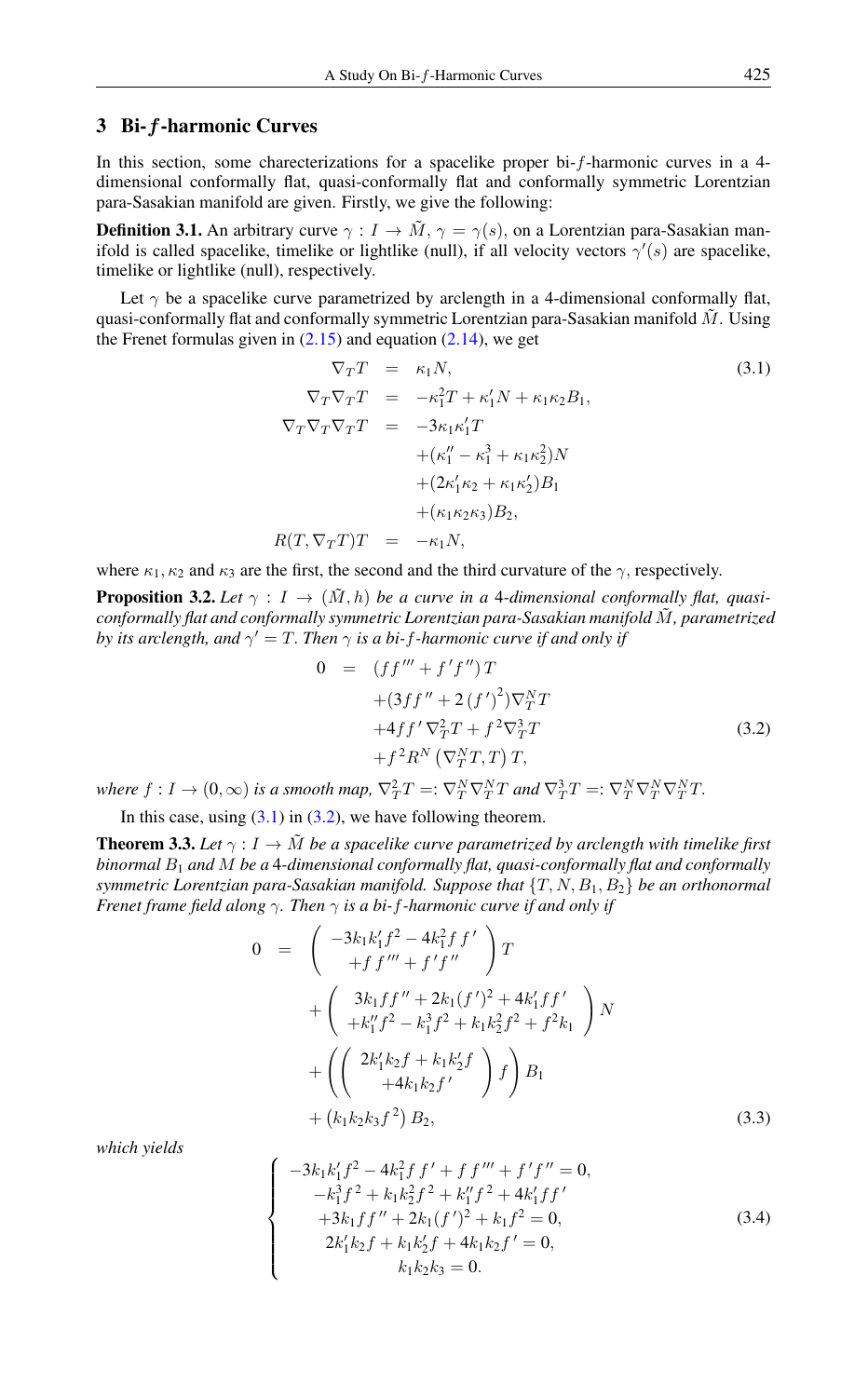**CASE I:** If  $k_1 = 0$ , namely  $\gamma$  is a geodesic curve, then from [\(3.4\)](#page-5-2) we obtain that it is bi-fharmonic if and only if  $ff'' = constant$ .

**Theorem 3.4.** A geodesic curve is bi-f-harmonic if and only if  $ff'' = constant$ .

**CASE II:** If  $k_1 = constant \neq 0$  and  $k_2 = 0$ , then [\(3.4\)](#page-5-2) reduces to

$$
\begin{cases}\n-4k_1^2 f f' + f f''' + f' f'' = 0, \\
-k_1^2 f^2 + 3f f'' + 2(f')^2 + f^2 = 0.\n\end{cases}
$$
\n(3.5)

From the second equation above we obtain

<span id="page-6-0"></span>
$$
ff'' = \frac{(k_1^2 - 1)f^2 - 2(f')^2}{3},\tag{3.6}
$$

which implies

$$
f'\left((5k_1^2+1)f+2f''\right)=0,\t(3.7)
$$

via the first equation of  $(3.5)$  and we get

**Theorem 3.5.** Let  $\gamma : I \to \tilde{M}$  be a spacelike curve parametrized by arclength with timelike first *binormal* B<sup>1</sup> *and* M˜ *be a* 4*-dimensional conformally flat, quasi-conformally flat and conformally symmetric Lorentzian para-Sasakian manifold, with*  $k_1 = constant \neq 0$  *and*  $k_2 = 0$ . *Then*  $\gamma$  *is a bi-*f*-harmonic curve if and only if either* f *is a constant function or* f *is given by*

$$
f(s) = c_1 \cos \left( \sqrt{\frac{5k_1^2 + 1}{2}} s \right) + c_2 \sin \left( \sqrt{\frac{5k_1^2 + 1}{2}} s \right),
$$

*for*  $s \in I$  *and*  $c_1, c_2 \in \mathbb{R}$ *.* 

**CASE III:** If  $k_1 = constant \neq 0$  and  $k_2 = constant \neq 0$ , then [\(3.4\)](#page-5-2) reduces to

$$
\begin{cases}\n-4k_1^2 f f' + f f''' + f' f'' = 0, \\
-k_1^2 f^2 + k_2^2 f^2 + 3f f'' + 2(f')^2 + f^2 = 0, \\
f' = 0, \\
k_3 = 0,\n\end{cases}
$$
\n(3.8)

which implies

$$
\begin{cases}\nk_1^2 - k_2^2 = 1, \\
f' = 0, \\
k_3 = 0,\n\end{cases}
$$
\n(3.9)

and we deduce

**Theorem 3.6.** Let  $\gamma : I \to \tilde{M}$  be a spacelike curve parametrized by arclength with timelike first *binormal* B<sup>1</sup> *and* M˜ *be a* 4*-dimensional conformally flat, quasi-conformally flat and conformally symmetric Lorentzian para-Sasakian manifold, with*  $k_1 = constant \neq 0$  *and*  $k_2 = constant \neq 0$ . *Then*  $\gamma$  *is a bi-f-harmonic curve if and only if*  $\gamma$  *is a helix with*  $k_1^2 - k_2^2 = 1$ .

**CASE IV:** If  $k_1 = constant \neq 0$  and  $k_2 \neq constant$ , then [\(3.4\)](#page-5-2) reduces to

$$
\begin{cases}\n-4k_1^2 f f' + f f''' + f' f'' = 0, \\
-k_1^2 f^2 + k_2^2 f^2 + 3 f f'' \\
+2(f')^2 + f^2 = 0, \\
k_2' f + 4k_2 f' = 0, \\
k_2 k_3 = 0,\n\end{cases}
$$
\n(3.10)

and we have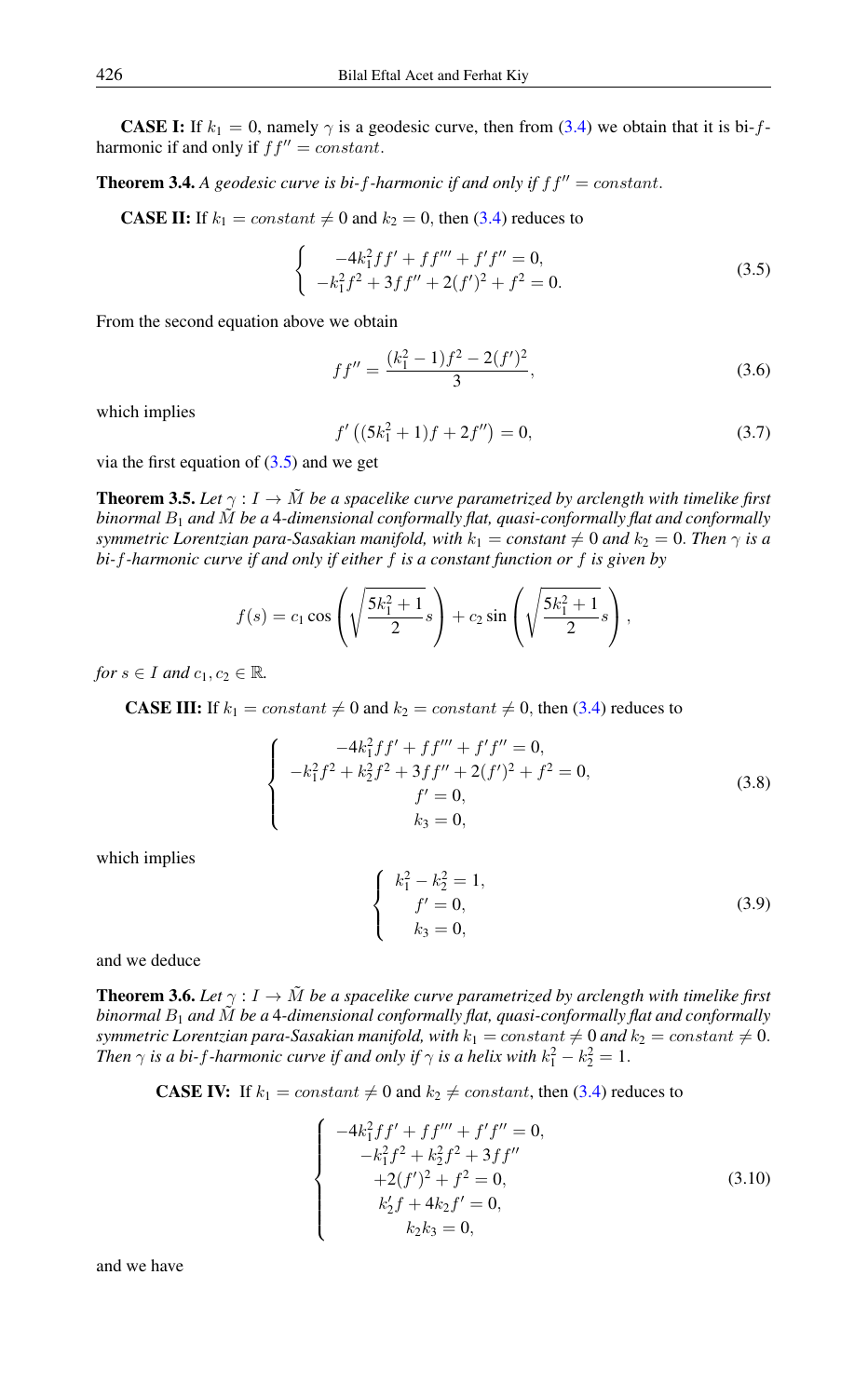**Theorem 3.7.** Let  $\gamma : I \to \tilde{M}$  be a spacelike curve parametrized by arclength and M be a 4*-dimensional conformally flat, quasi-conformally flat and conformally symmetric Lorentzian para-Sasakian manifold, with*  $k_1 = constant \neq 0$  *and*  $k_2 \neq constant$  *and nowhere zero. Then*  $\gamma$  *is a bi-f-harmonic curve if and only if*  $f = ck_2^{-\frac{1}{4}}$  (with *c a positive constant*),  $k_3 = 0$  *and the curvatures*  $k_1$  *and*  $k_2$  *satisfy:* 

$$
\begin{cases}\n32k_1^2k_2^2k_2^2 - 25(k_2^2)^3 + 32k_2k_2^2k_2^{\prime\prime} - 8k_2^2k_2^{\prime\prime\prime} = 0, \\
-16k_1^2k_2^2 + 16k_2^4 + 16k_2^2 + 17(k_2^2)^2 - 12k_2k_2^{\prime\prime} = 0.\n\end{cases} (3.11)
$$

**CASE V:** If  $k_1 \neq constant$  and  $k_2 = 0$ , we can state

**Theorem 3.8.** Let  $\gamma : I \to \tilde{M}$  be a spacelike curve parametrized by arclength with timelike first *binormal*  $B_1$  *and*  $\tilde{M}$  *be a* 4-dimensional conformally flat, quasi-conformally flat and conformally *symmetric Lorentzian para-Sasakian manifold, with*  $k_1 \neq constant$  *and*  $k_2 = 0$ *. Then*  $\gamma$  *is a bif*-harmonic curve if and only if the curvatures  $k_1$  and  $k_2$  satisfy:

$$
\begin{cases}\n-3k_1k'_1f^2 - 4k_1^2f f' + f f''' + f' f'' = 0, \\
-k_1^3f^2 + k''_1f^2 + 4k'_1f f' + 3k_1f f'' \\
+2k_1(f')^2 + k_1f^2 = 0.\n\end{cases}
$$
\n(3.12)

**CASE VI:** If  $k_1 \neq constant$  and  $k_2 = constant \neq 0$ , then [\(3.4\)](#page-5-2) reduces to

$$
\begin{cases}\n-3k_1k'_1f^2 - 4k_1^2ff' + ff''' + f'f'' = 0, \\
-k_1^3f^2 + k_1k_2^2f^2 + k''_1f^2 + 4k'_1ff' \\
+3k_1ff'' + 2k_1(f')^2 = 0, \\
k'_1f + 2k_1f' = 0, \\
k_1k_3 = 0,\n\end{cases}
$$
\n(3.13)

**Theorem 3.9.** Let  $\gamma : I \to \tilde{M}$  be a spacelike curve parametrized by arclength with timelike first *binormal* B<sup>1</sup> *and* M˜ *be a* 4*-dimensional conformally flat, quasi-conformally flat and conformally symmetric Lorentzian para-Sasakian manifold, with*  $k_1 \neq$  constant *and nowhere zero and*  $k_2 =$ constant  $\neq$  0. Then  $\gamma$  *is a bi-f-harmonic curve if and only if*  $f = ck_1^{-\frac{1}{2}}$  (with *c a positive constant),*  $k_3 = 0$  *and the curvatures*  $k_1$  *and*  $k_2$  *satisfy:* 

$$
\begin{cases}\n-9(k'_1)^3 - 4k_1^4k'_1 + 10k_1k'_1k''_1 - 2k_1^2k''_1 = 0, \\
3(k'_1)^2 - 4k_1^4 + 4k_1^2 + 4k_1^2k_2^2 - 2k_1k''_1 = 0.\n\end{cases}
$$
\n(3.14)

**CASE VII:** Concerning the case  $k_1 \neq constant$  and  $k_2 \neq constant$ , we can state

**Theorem 3.10.** Let  $\gamma : I \to \tilde{M}$  be a spacelike curve parametrized by arclength with timelike first *binormal* B<sup>1</sup> *and* M˜ *be a* 4*-dimensional conformally flat, quasi-conformally flat and conformally symmetric Lorentzian para-Sasakian manifold, with*  $k_1 \neq constant$  *and*  $k_2 \neq constant$  *and*  $k_1$ *,*  $k_2$  are nowhere zero. Then  $\gamma$  is a bi-f-harmonic curve if and only if  $f = c k_1^{-\frac{1}{2}} k_2^{-\frac{1}{4}}$  (with c a *positive constant),*  $k_3 = 0$  *and the curvatures*  $k_1$  *and*  $k_2$  *satisfy:* 

$$
\begin{cases}\n-3k_1k'_1f^2 - 4k_1^2ff' + ff''' + f'f'' = 0, \\
-k_1^3f^2 + k_1k_2^2f^2 + k''_1f^2 + k_1f^2 \\
+4k'_1ff' + 3k_1ff'' + 2k_1(f')^2 = 0.\n\end{cases}
$$
\n(3.15)

# <span id="page-7-0"></span>References

<span id="page-7-1"></span>[1] P. Baird and J.C. Wood, *Harmonic morphisms between Riemannian manifolds*, London Math. Soc. Monogr. (N.S.) No. 29, Oxford Univ. Press, 2003.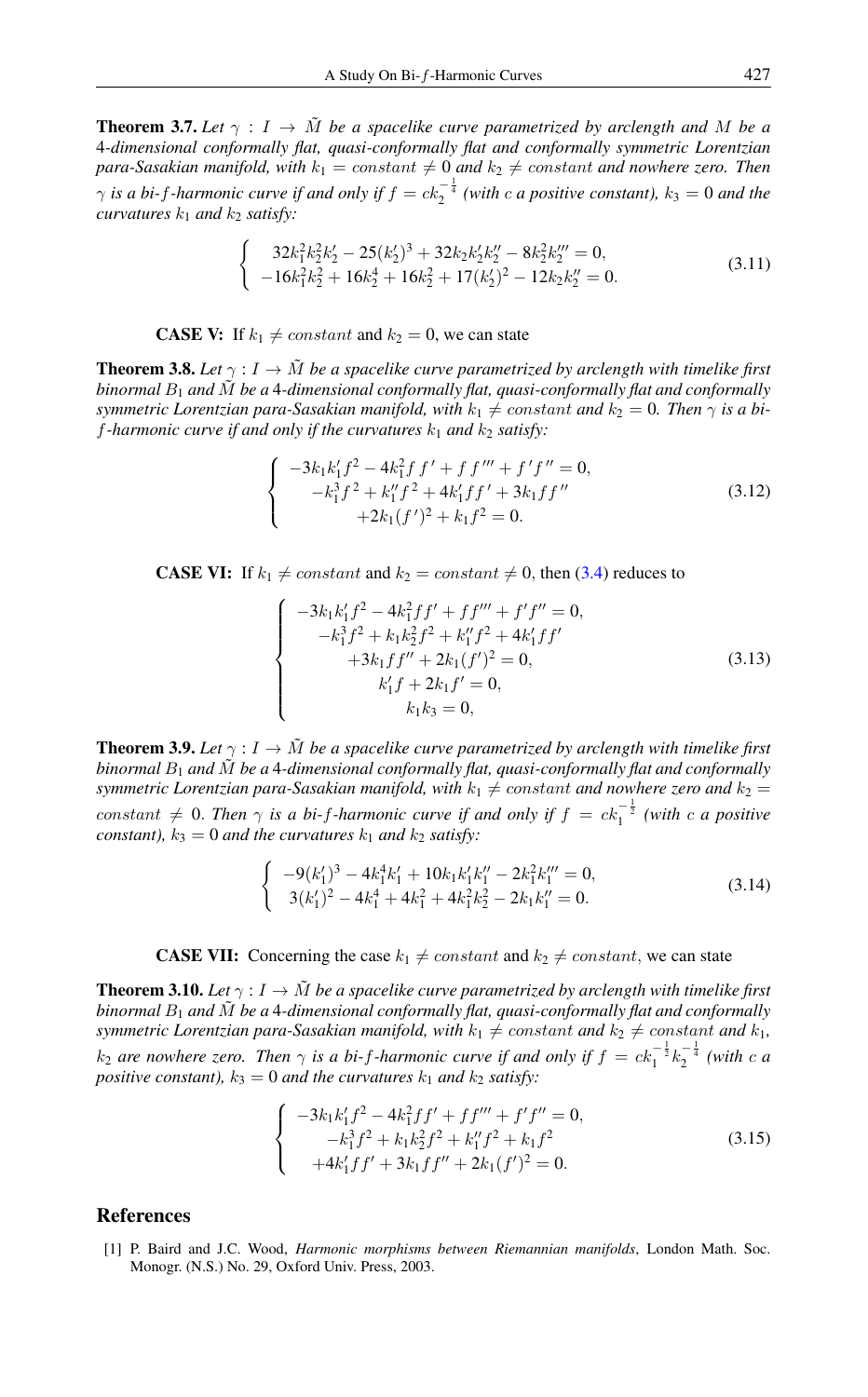- <span id="page-8-4"></span>[2] R. Caddeo, S. Montaldo, and C. Oniciuc, *Biharmonic submanifolds of* S 3 , Internat. J. Math. 12(8) (2001), 867-876.
- <span id="page-8-1"></span>[3] B.-Y. Chen, *Some open problems and conjectures on submanifolds of finite type*, Soochow J. Math. 17 (1991), 169-188.
- <span id="page-8-12"></span>[4] J. Eells and L. Lemaire, *A report on harmonic maps*, Bull. London Math. Soc. 10 (1978), 1-68.
- <span id="page-8-0"></span>[5] J. Eells and J.H. Sampson, *Harmonic mappings of Riemannian manifolds*, Amer. J. Math. 86 (1964), 109-160.
- <span id="page-8-22"></span>[6] G.Y. Jiang, *2-harmonic isometric immersions between Riemannian manifolds*, Chinese Ann. Math. Ser. 7A (1986), 130-144.
- <span id="page-8-2"></span>[7] G.Y. Jiang, *2-harmonic maps and their first and second variational formulas*, Chinese Ann. Math. Ser. 7A (1986), 389-402.
- <span id="page-8-5"></span>[8] S. Kele¸s, S. Yüksel Perkta¸s, and E. Kılıç, *Biharmonic Curves in LP-Sasakian Manifolds*, Bull. Malays. Math. Sci. Soc. 33(2) (2010), 325-344.
- <span id="page-8-15"></span>[9] W.-J. Lu, *On* f*-biharmonic maps and bi-*f*-harmonic maps between Riemannian manifolds*, Sci. China Math. 58(B) (2015), 1483-1498.
- <span id="page-8-3"></span>[10] S. Montaldo and C. Oniciuc, *A short survey on biharmonic maps between Riemannian manifolds*, Rev. Un. Mat. Argentina 47(2) (2006), 1-22.
- <span id="page-8-6"></span>[11] Y.-L. Ou, *Biharmonic hypersurfaces in Riemannian manifolds*, Pacific J. Math. 248(1) (2010), 217-232.
- <span id="page-8-16"></span>[12] Y.-L. Ou, *On f-biharmonic maps and f-biharmonic submanifolds*, Pacific J. Math. 271(2) (2014), 461-477.
- <span id="page-8-7"></span>[13] Y.-L. Ou, *Some constructions of biharmonic maps and Chen's conjecture on biharmonic hypersurfaces*, J. Geom. Phys. 62 (2012), 751-762.
- <span id="page-8-8"></span>[14] Y.-L. Ou and L. Tang, *On the generalized Chen's conjecture on biharmonic submanifolds*, Michigan Math. J. 61 (2012), 531-542.
- <span id="page-8-9"></span>[15] Y.-L. Ou and Z.-P. Wang, *Constant mean curvature and totally umbilical biharmonic surfaces in* 3 *dimensional geometries*, J. Geom. Phys. 61 (2011), 1845-1853.
- <span id="page-8-14"></span>[16] S. Ouakkas, R. Nasri, and M. Djaa, *On the* f*-harmonic and* f*-biharmonic maps*, JP J. Geom. Topol. 10(1) (2010), 11-27.
- <span id="page-8-10"></span>[17] S. Yüksel Perkta¸s and E. Kılıç, *Biharmonic Maps Between Doubly Warped Product Manifolds*, Balkan J. Geom. and Its Appl. 15(2) (2010), 159-170.
- <span id="page-8-11"></span>[18] S. Yüksel Perktaş, E. Kılıç, and S. Keleş, *Biharmonic Hypersurfaces of Lorentzian Para-Sasakian Manifolds*, An. Stiint. Univ. Al. I. Cuza Iasi, Tomul LVII (2011), 387-408.
- <span id="page-8-13"></span>[19] C.-L. Zhao and W.-J. Lu, *Bi-*f*-harmonic map equations on singly warped product manifolds*, Appl. Math. J. Chinese Univ. 30(1) (2015), 111-126.
- <span id="page-8-28"></span>[20] S. Yüksel Perktaş, A. M. Blaga, F. E. Erdoğan and B. E. Acet, Bi-f-harmonic curves and hypersurfaces, Filomat. 33(16) (2019), 5167-5180.
- <span id="page-8-18"></span>[21] I. Mihai and R. Rosca, *On Lorentzian P-Sasakian manifold in Classical Analysis (Kazimierz Dolny, 1991)*, 155-169, World Sci. Publ. River Edge, NJ.
- <span id="page-8-19"></span>[22] I. Mihai, A.A. Shaikh and U.C. De, *On Lorentzian para-Sasakian manifold*, Rendicontidel Seminario Matematico di Messina, Serie II, 1999.
- <span id="page-8-24"></span>[23] I. Sato, *On a structure similar to the almost contact structure*, Tensor N.S. 30 (1976), 219-224.
- <span id="page-8-27"></span>[24] J. Walrave, *Curves and surfaces in Minkowski spaces*, Doctoral Thesis, K. U. Leuven, Fac. of Science, 1995.
- <span id="page-8-17"></span>[25] K. Matsumoto, *On Lorentzian paracontact manifolds*, Bull. Yamagota Univ. Natur. Sci. 12 (1989), 151- 156.
- <span id="page-8-23"></span>[26] K. Matsumoto, I. Mihai and R. Rosca, ξ−*null geodesic gradient vector fields on a Lorentzian para-Sasakian manifold*, J. Korean Math. Soc. 32 (1995), 17-31.
- <span id="page-8-20"></span>[27] M.M. Tripathi and U.C. De, *Lorentzian almost paracontact manifolds and their submanifolds*, J. Korean Soc. Math. Educ. Ser. B Pure Appl. Math. 8 (2001), 101-125.
- <span id="page-8-25"></span>[28] M. Tarafdar and A. Bhattacharyya, *On Lorentzian para-Sasakian manifolds*, in Steps in Differential Geometry (Debrecen 2000), 343-348, Inst. Math. Infor., Debrecen.
- <span id="page-8-26"></span>[29] M.C. Chaki and B. Gupta, *On conformally symmetric spaces*, Indian J. Math. 5 (1963), 113-122.
- [30] S. Yüksel Perktaş, E. Kılıç, *Biharmonic Maps between Doubly Warped Product Manifolds*, Balkan Journal of Geometry and Its App. 15 (2010), 159-170.
- <span id="page-8-21"></span>[31] S. Yüksel Perktaş, E. Kılıç, S. Keleş, *Hypersurfaces of Lorentzian para-Sasakian manifolds*, Math. Scand. 108 (2011), 5-21.